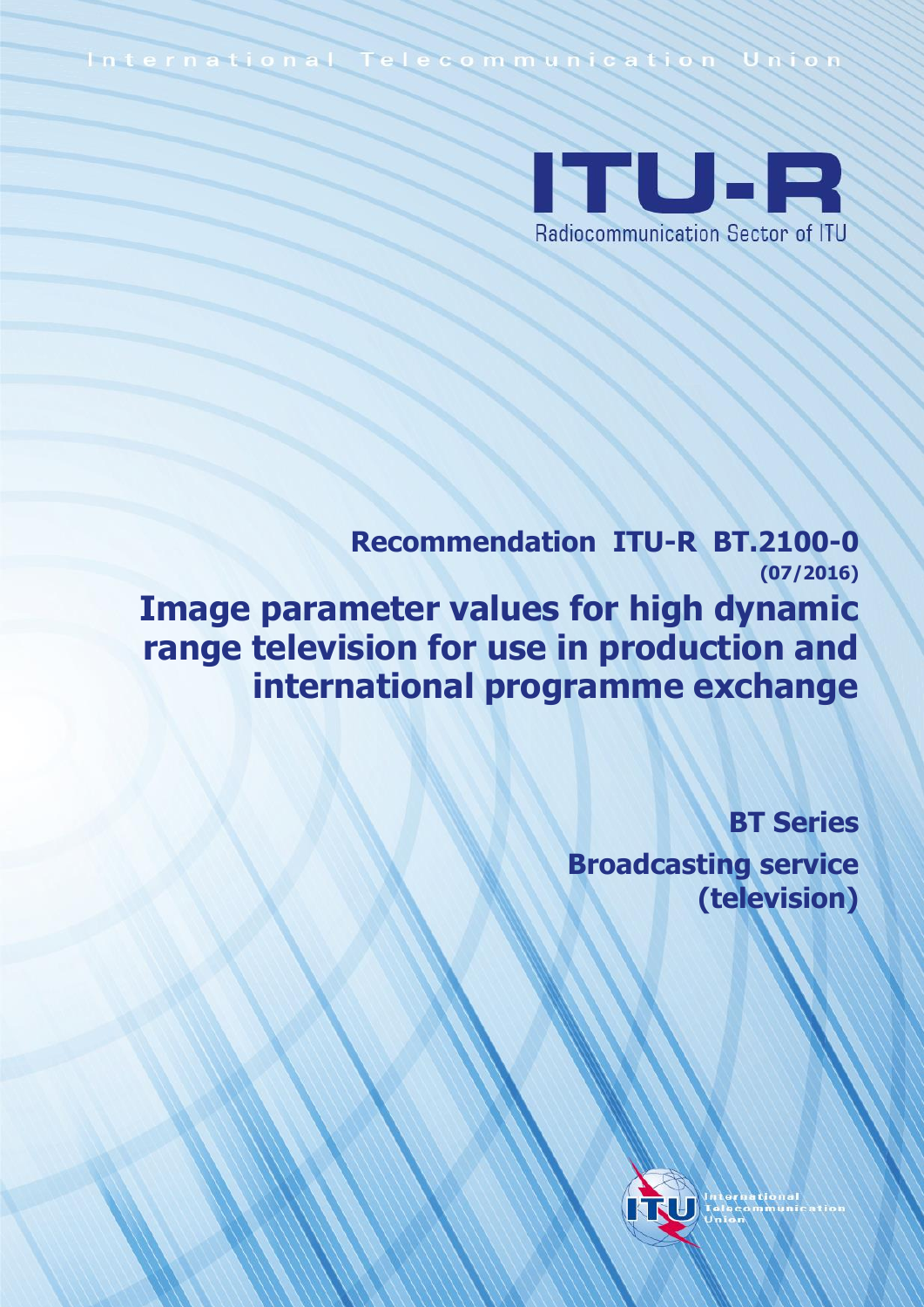### **Foreword**

The role of the Radiocommunication Sector is to ensure the rational, equitable, efficient and economical use of the radiofrequency spectrum by all radiocommunication services, including satellite services, and carry out studies without limit of frequency range on the basis of which Recommendations are adopted.

The regulatory and policy functions of the Radiocommunication Sector are performed by World and Regional Radiocommunication Conferences and Radiocommunication Assemblies supported by Study Groups.

### **Policy on Intellectual Property Right (IPR)**

ITU-R policy on IPR is described in the Common Patent Policy for ITU-T/ITU-R/ISO/IEC referenced in Annex 1 of Resolution ITU-R 1. Forms to be used for the submission of patent statements and licensing declarations by patent holders are available from<http://www.itu.int/ITU-R/go/patents/en> where the Guidelines for Implementation of the Common Patent Policy for ITU-T/ITU-R/ISO/IEC and the ITU-R patent information database can also be found.

| <b>Series of ITU-R Recommendations</b> |                                                                                      |  |  |
|----------------------------------------|--------------------------------------------------------------------------------------|--|--|
|                                        | (Also available online at http://www.itu.int/publ/R-REC/en)                          |  |  |
| <b>Series</b>                          | <b>Title</b>                                                                         |  |  |
| <b>BO</b>                              | Satellite delivery                                                                   |  |  |
| <b>BR</b>                              | Recording for production, archival and play-out; film for television                 |  |  |
| <b>BS</b>                              | Broadcasting service (sound)                                                         |  |  |
| <b>BT</b>                              | <b>Broadcasting service (television)</b>                                             |  |  |
| F                                      | Fixed service                                                                        |  |  |
| M                                      | Mobile, radiodetermination, amateur and related satellite services                   |  |  |
| P                                      | Radiowave propagation                                                                |  |  |
| <b>RA</b>                              | Radio astronomy                                                                      |  |  |
| <b>RS</b>                              | Remote sensing systems                                                               |  |  |
| S                                      | Fixed-satellite service                                                              |  |  |
| <b>SA</b>                              | Space applications and meteorology                                                   |  |  |
| SF                                     | Frequency sharing and coordination between fixed-satellite and fixed service systems |  |  |
| <b>SM</b>                              | Spectrum management                                                                  |  |  |
| <b>SNG</b>                             | Satellite news gathering                                                             |  |  |
| TF                                     | Time signals and frequency standards emissions                                       |  |  |
| V                                      | Vocabulary and related subjects                                                      |  |  |
|                                        |                                                                                      |  |  |

*Note*: *This ITU-R Recommendation was approved in English under the procedure detailed in Resolution ITU-R 1.*

*Electronic Publication* Geneva, 2016

#### © ITU 2016

All rights reserved. No part of this publication may be reproduced, by any means whatsoever, without written permission of ITU.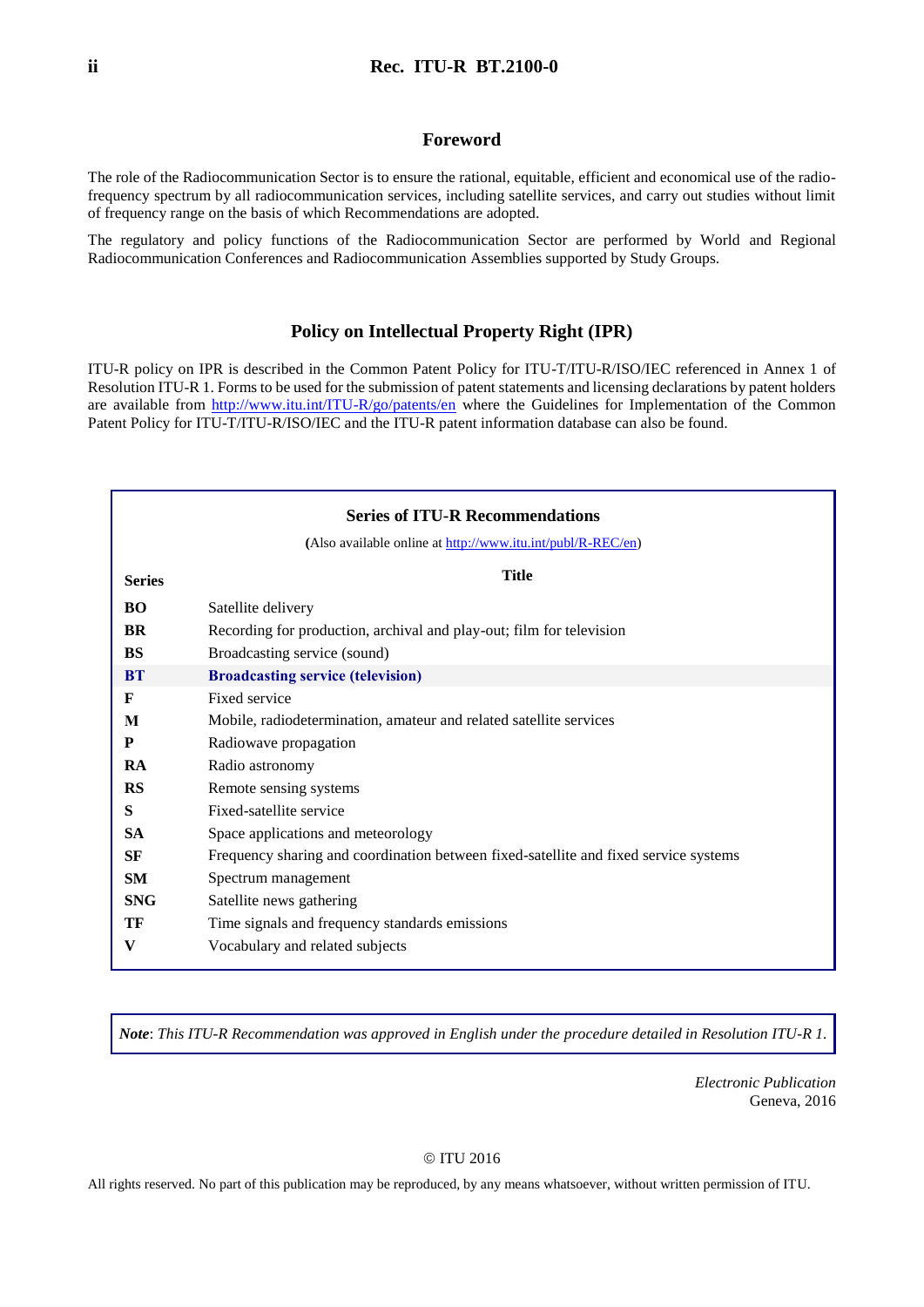# RECOMMENDATION ITU-R BT.2100-0<sup>1</sup>

# **Image parameter values for high dynamic range television for use in production and international programme exchange**

(2016)

### **Scope**

High Dynamic Range Television (HDR-TV) provides viewers with an enhanced visual experience by providing images that have been produced to look correct on brighter displays, that provide much brighter highlights, and that provide improved detail in dark areas. This Recommendation specifies HDR-TV image parameters for use in production and international programme exchange using the Perceptual Quantization (PQ) and Hybrid Log-Gamma (HLG) methods.

# **Keywords**

<u>.</u>

High dynamic range, HDR, television, HDR-TV, image system parameters, television production, international programme exchange, wide colour gamut, perceptual quantization, PQ, hybrid log-gamma, HLG

The ITU Radiocommunication Assembly,

### *considering*

*a)* that digital television image formats for HDTV and UHDTV have been specified by the ITU-R in Recommendations ITU-R BT.709 and ITU-R BT.2020;

*b)* that these television image formats have been limited in the image dynamic range they can provide due to their reliance on legacy cathode ray tube (CRT) characteristics that limit image brightness and detail in dark areas;

*c)* that modern displays are capable of reproducing images at a higher luminance, greater contrast ratio and wider colour gamut than is conventionally employed in programme production;

*d)* that viewers expect future television viewing to provide improved characteristics compared with the current HDTV and UHDTV in terms of a more realistic sensation, greater transparency to the real world and more accurate visual information;

*e)* that high dynamic range television (HDR-TV) has been shown to increase viewer enjoyment of television pictures;

*f)* that HDR-TV provides a "step-change" improvement in viewer experience by means of substantially increased brightness and detail in highlights and diffuse reflecting objects, while providing greater detail in dark areas;

*g)* that the combination of extended dynamic range and extended colour gamut give HDR-TV a substantially larger colour volume;

*h*) that the HDR-TV image formats should have, where appropriate, a degree of compatibility with existing workflows and infrastructure;

 $<sup>1</sup>$  The Administrations of France and the Netherlands have expressed concerns regarding the characteristics</sup> and performance of HDR-TV. Further studies are needed and may lead to a revision of this Recommendation, as appropriate, under the terms of Resolution ITU-R 1-7.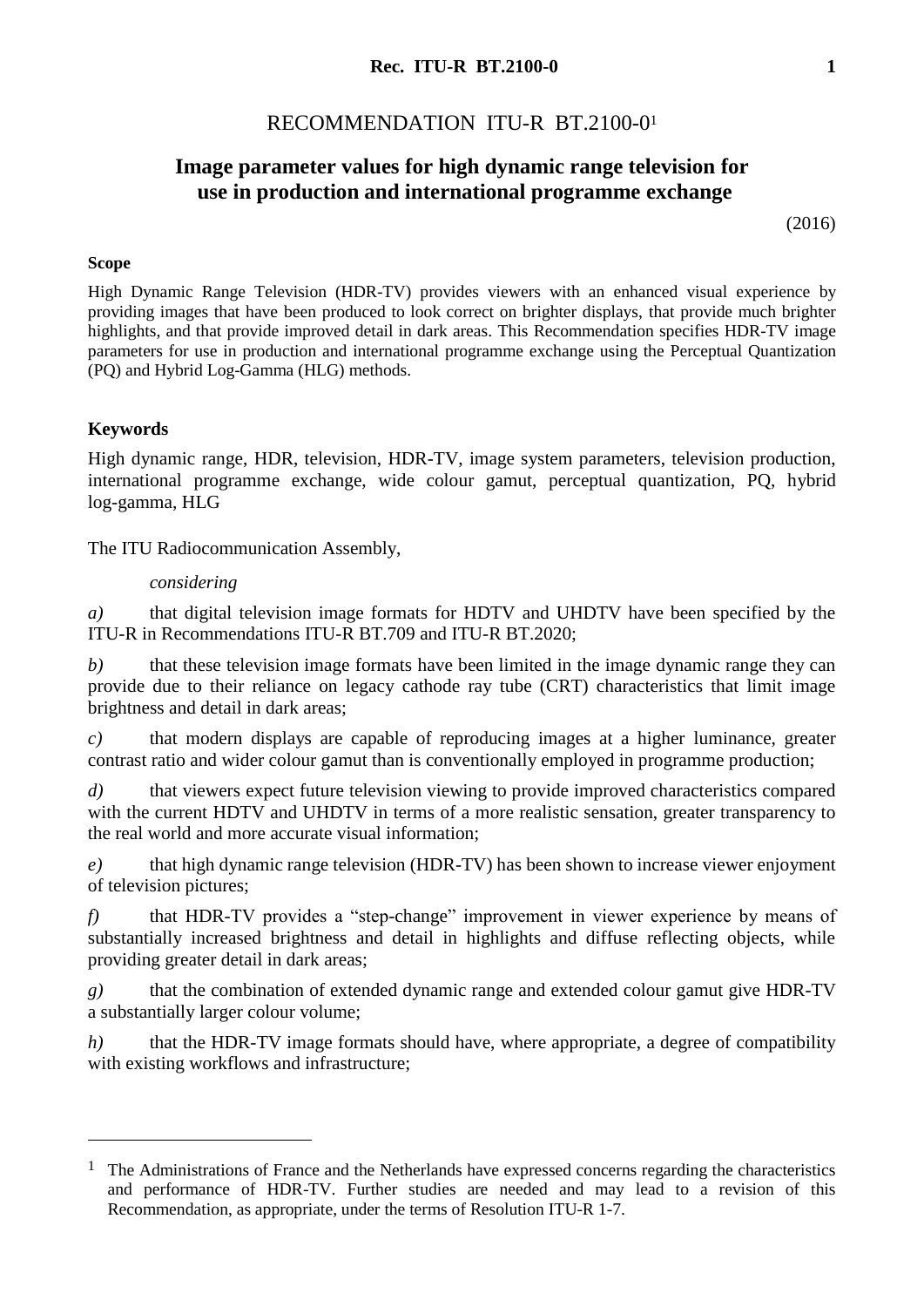*i*) that a reference viewing environment including display parameters should be defined for HDR-TV image formats,

### *further considering*

that due to rapid developments in HDR technology the ITU may wish to consider early updates and improvements to this Recommendation,

### *recognizing*

that Report ITU-R BT.2390 contains much information on two methods to achieve HDR-TV,

### *recommends*

that for programme production and international exchange of HDR-TV, the perceptual quantization (PQ) or Hybrid Log-Gamma (HLG) specifications described in this Recommendation should be used.

NOTE – The PQ specification achieves a very wide range of brightness levels for a given bit depth using a non-linear transfer function that is finely tuned to match the human visual system. The HLG specification offers a degree of compatibility with legacy displays by more closely matching the previously established television transfer curves. Conversion between these formats may be accomplished using the approach illustrated in informative Annex 2.

## TABLE 1

### **Image spatial and temporal characteristics**

| <b>Parameter</b>                    | <b>Values</b>                                                                                 |
|-------------------------------------|-----------------------------------------------------------------------------------------------|
| Image Container <sup>1a</sup> Shape | 16:9                                                                                          |
| Container Pixel count <sup>1b</sup> | $7680 \times 4320$                                                                            |
| Horizontal $\times$ Vertical        | $3840 \times 2160$                                                                            |
|                                     | $1920 \times 1080$                                                                            |
| Sampling lattice                    | Orthogonal                                                                                    |
| Pixel aspect ratio                  | 1:1 (square pixels)                                                                           |
| Pixel addressing                    | Pixel ordering in each row is from left to right, and rows<br>are ordered from top to bottom. |
| Frame frequency (Hz)                | 120, 120/1.001, 100, 60, 60/1.001, 50, 30, 30/1.001, 25, 24, 24/1.001                         |
| <b>Image Format</b>                 | Progressive                                                                                   |

NOTE 1a – Container is used to define the horizontal and vertical constraints of the image format.

NOTE 1b –Productions should use the highest resolution image format that is practical. It is recognized that in many cases high resolution productions will be down-sampled to lower resolution formats for distribution. It is known that producing in a higher resolution format, and then electronically down-sampling for distribution, yields superior quality than producing at the resolution used for distribution.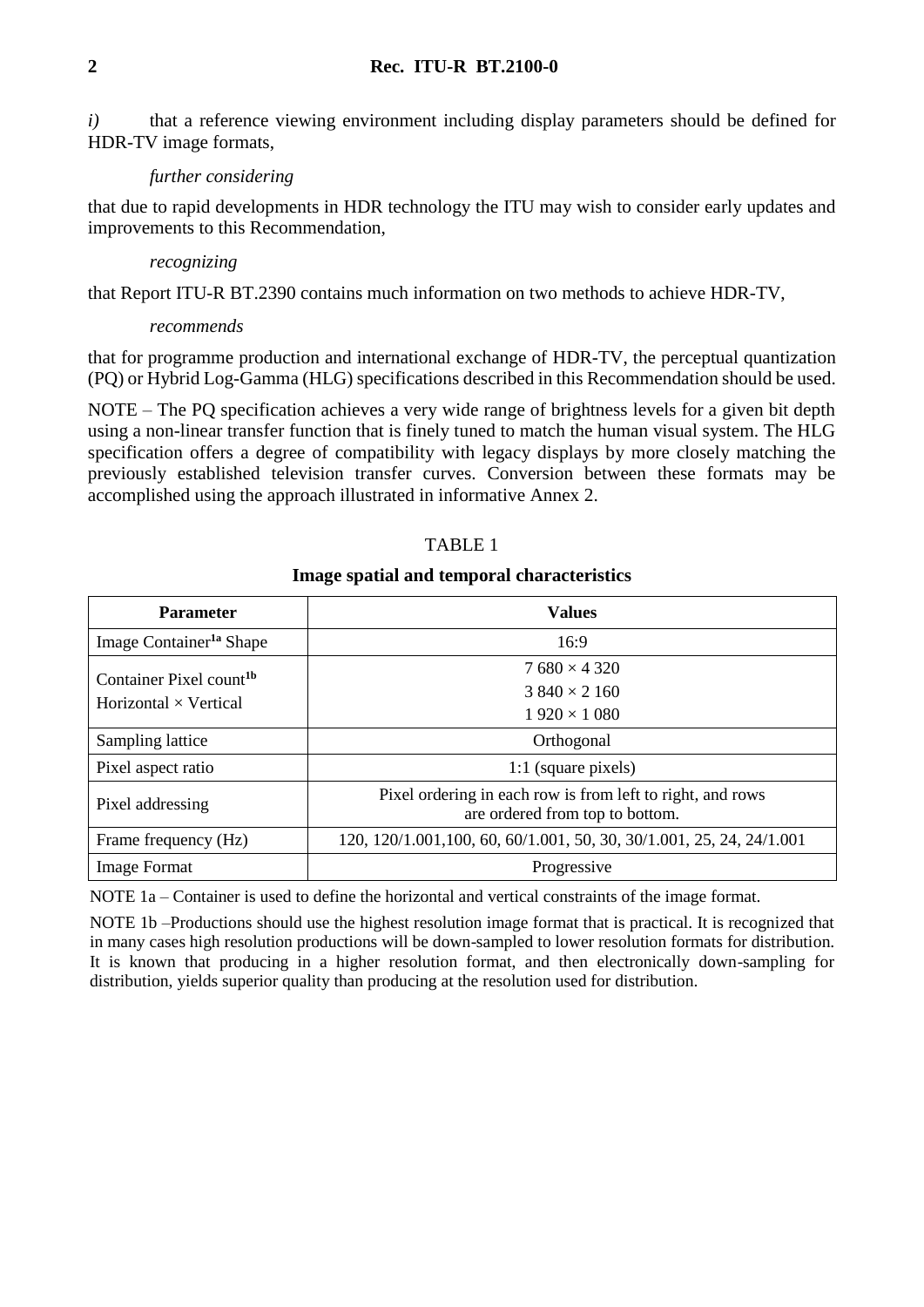## TABLE 2

### **System colorimetry**

| <b>Parameter</b>                 |                      | <b>Values</b>                            |                                                |        |
|----------------------------------|----------------------|------------------------------------------|------------------------------------------------|--------|
|                                  |                      | <b>Optical spectrum</b><br>(informative) | <b>Chromaticity coordinates</b><br>(CIE, 1931) |        |
|                                  |                      |                                          | $\boldsymbol{x}$                               | y      |
| Primary<br>colours               | Red primary $(R)$    | monochromatic 630 nm                     | 0.708                                          | 0.292  |
|                                  | Green primary<br>(G) | monochromatic 532 nm                     | 0.170                                          | 0.797  |
|                                  | Blue primary $(B)$   | monochromatic 467 nm                     | 0.131                                          | 0.046  |
| Reference white                  |                      | D <sub>65</sub> per<br>ISO 11664-2:2007  | 0.3127                                         | 0.3290 |
| <b>Colour Matching Functions</b> |                      |                                          | CIE 1931                                       |        |

Table 3 specifies parameters to establish a reference viewing environment for critical viewing of HDR programme material or completed programmes that can provide repeatable results from one facility to another when viewing the same material. Viewing facilities can and will continue to be established in many ways by entities involved in editing, colour correction, screening and the like, and the specifications in this Table are not intended to suggest a need for absolute uniformity in such facilities.

## TABLE 3

### **Reference viewing environment for critical viewing of HDR programme material**

| <b>Parameter</b>                                      | <b>Values</b>                                                                                                                                                                    |  |
|-------------------------------------------------------|----------------------------------------------------------------------------------------------------------------------------------------------------------------------------------|--|
| Background and<br>Surround <sup>3a</sup>              | Neutral grey at D65                                                                                                                                                              |  |
| Brightness of background                              | $5 \text{ cd/m}^2$                                                                                                                                                               |  |
| Brightness of surround                                | $\leq$ 5 cd/m <sup>2</sup>                                                                                                                                                       |  |
| Ambient lighting                                      | Avoid light falling on the screen                                                                                                                                                |  |
| Viewing distance <sup>3b</sup>                        | For $1\,920 \times 1\,080$ format: 3.2 picture heights<br>For $3840 \times 2160$ format: 1.6 to 3.2 picture heights<br>For $7680 \times 4320$ format: 0.8 to 3.2 picture heights |  |
| Peak luminance of<br>display <sup>3c</sup>            | $> 1000 \text{ cd/m}^2$                                                                                                                                                          |  |
| Minimum luminance of<br>display (black level) $^{3d}$ | $\leq$ 0.005 cd/m <sup>2</sup>                                                                                                                                                   |  |

NOTE 3a – Background and Surround are defined in CIE 159:2004 "A Colour Appearance Model for Colour Management Systems: CIECAM02".

NOTE 3b – When picture evaluation involves resolution, the lower value of viewing distance should be used. When resolution is not being evaluated, any viewing distance in the indicated range may be used.

NOTE 3c – This is not to imply this brightness must be achieved for full screen white, rather for small area highlights.

NOTE 3d – Actual black level would be set using a PLUGE signal and may differ from the indicated value.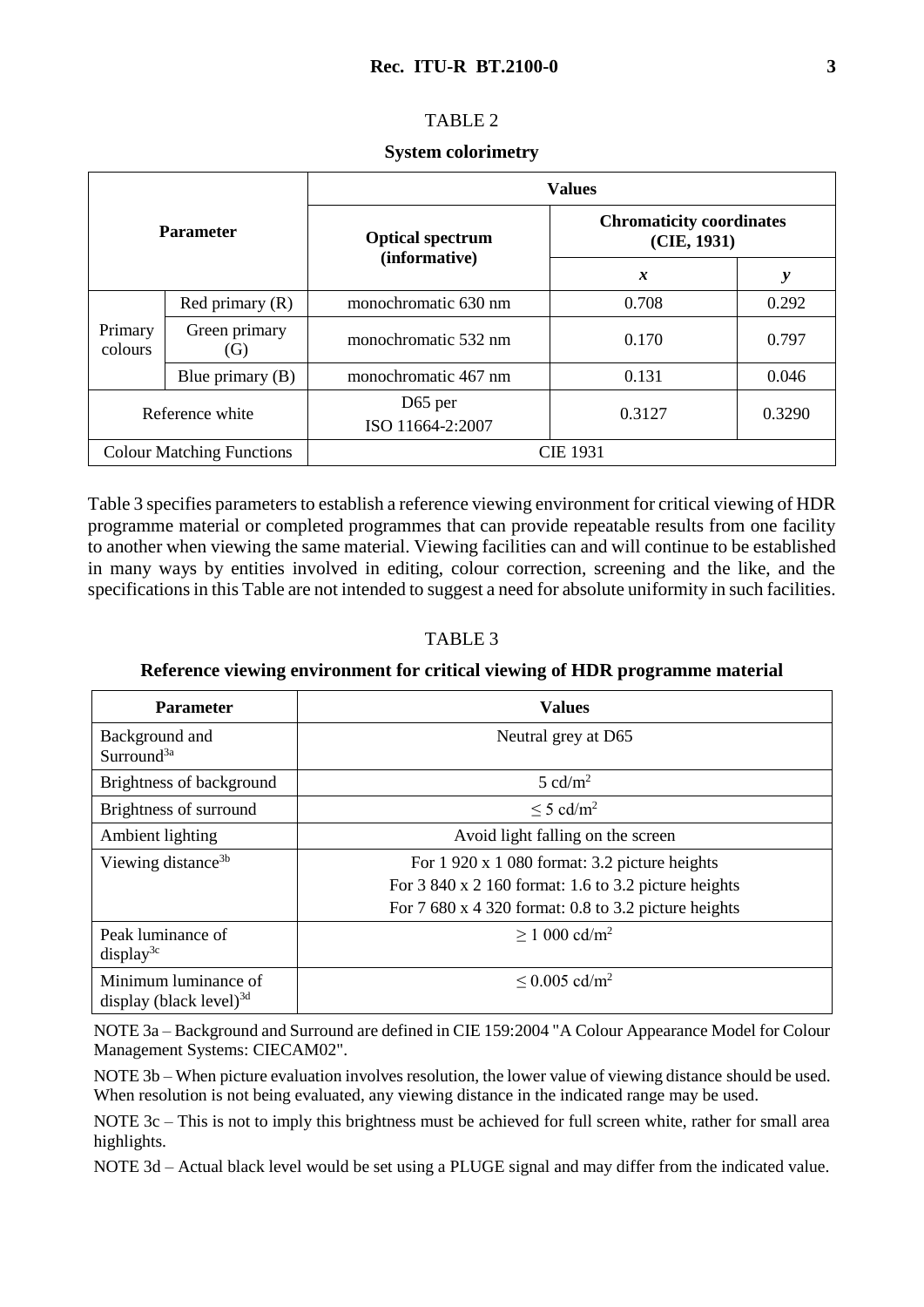Tables 4 and 5 describe transfer functions for the PQ and HLG formats, respectively. High dynamic range television production and display should make consistent use of the transfer functions of one system or the other and not intermix them. Informative Annex 1 illustrates the meaning of the various transfer functions and where they are used in the signal chain. Informative Annex 3 provides information on alternate equations that could facilitate implementation of these transfer functions.

# TABLE 4

### **PQ system reference non-linear transfer functions**

| <b>Parameter</b>                                                   | <b>Values</b>                                                                                                                                                                                                                                                                                                                                                                                                                                                                                                                                                                                                                            |  |  |
|--------------------------------------------------------------------|------------------------------------------------------------------------------------------------------------------------------------------------------------------------------------------------------------------------------------------------------------------------------------------------------------------------------------------------------------------------------------------------------------------------------------------------------------------------------------------------------------------------------------------------------------------------------------------------------------------------------------------|--|--|
| Input signal to PQ electro-<br>optical transfer function<br>(EOTF) | Non-linear PQ encoded value.<br>The EOTF maps the non-linear PQ signal into display light.                                                                                                                                                                                                                                                                                                                                                                                                                                                                                                                                               |  |  |
|                                                                    | $F_p = \text{EOTF}[E'] = 10000 Y$<br>$Y = \left(\frac{\max \left[ \left( E'^{1/m_2} - c_1 \right) 0 \right]}{c_2 - c_2 E'^{1/m_2}} \right)^{1/m_1}$<br>where:                                                                                                                                                                                                                                                                                                                                                                                                                                                                            |  |  |
| Reference PQ EOTF <sup>4a</sup>                                    | E' denotes a non-linear colour value $\{R', G', B'\}$ or $\{L', M', S'\}$ in PQ space<br>[0,1]<br>$F_D$ is the luminance of a displayed linear component { $R_D$ , $G_D$ , $B_D$ } or $Y_D$ or<br>$I_D$ , in cd/m <sup>2</sup> . <sup>4b</sup>                                                                                                                                                                                                                                                                                                                                                                                           |  |  |
|                                                                    | So that when $R' = G' = B'$ , the displayed pixel is achromatic.<br>$Y$ denotes the normalized linear colour value, in the range $[0:1]$<br>$m_1 = 2610/16384 = 0.1593017578125$<br>$m_2 = 2523/4096 \times 128 = 78.84375$<br>$c_1 = 3424/4096 = 0.8359375 = c_3 - c_2 + 1$<br>$c_2 = 2413/4096 \times 32 = 18.8515625$<br>$c_3 = 2392/4096 \times 32 = 18.6875$                                                                                                                                                                                                                                                                        |  |  |
| Input signal to PQ opto-<br>optical transfer function<br>(OOTF)    | Scene linear light.<br>The OOTF maps relative scene linear light to display linear light.                                                                                                                                                                                                                                                                                                                                                                                                                                                                                                                                                |  |  |
| Reference PQ OOTF                                                  | $F_D = \text{OOTF}[E] = G_{1886} [G_{709}[E]]$<br>where<br>$E = \{R_S, G_S, B_S; Y_S;$ or $I_S\}$ is the signal determined by scene light and scaled<br>by camera exposure<br>$E'$ is a non-linear representation of $E$<br>$F_D$ is the luminance of a displayed linear component ( $R_D$ , $G_D$ , $B_D$ ; $Y_D$ ; or $I_D$ )<br>The values E, $R_s$ , $G_s$ , $B_s$ , $Y_s$ , $I_s$ are in the range [0:1]<br>$F_D = G_{1886}$ [ $G_{709}[E]$ ] = $G_{1886}$ E'<br>$E' = G_{709}[E] = 1.099 (59.5208 E)^{0.45} - 0.099$ for $1 > E > 0.0003024$<br>$= 267.84 E$<br>for $0.0003024 \ge E \ge 0$<br>$F_D = G_{1886}[E'] = 100 E'^{2.4}$ |  |  |
| Input signal to PQ opto-<br>electronic transfer function<br>(OETF) | Scene linear light.<br>The OETF maps relative scene linear light into the non-linear PQ signal<br>value.                                                                                                                                                                                                                                                                                                                                                                                                                                                                                                                                 |  |  |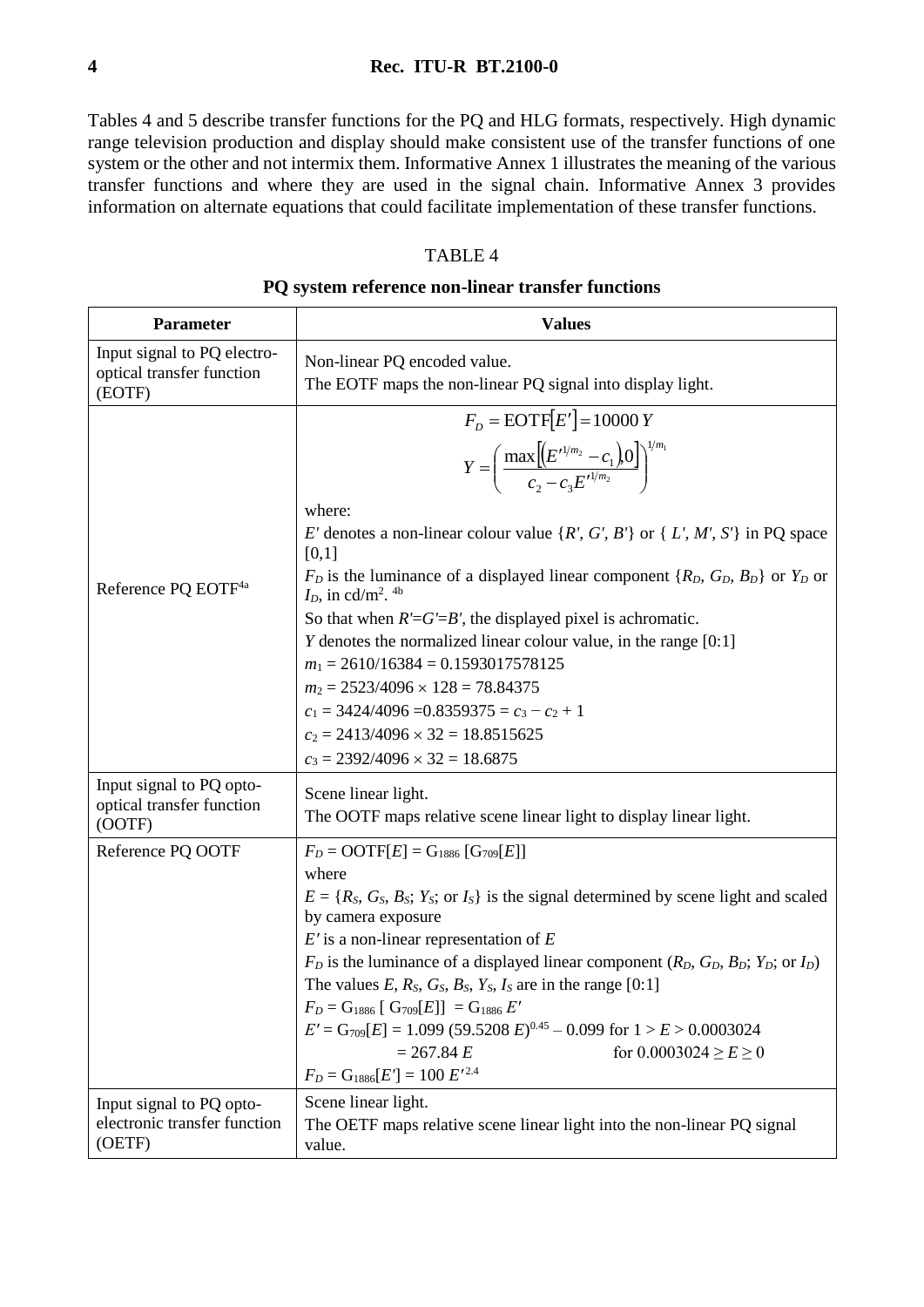| TABLE 4 (end) |  |
|---------------|--|
|---------------|--|

| <b>Parameter</b>                                                                                | <b>Values</b>                                                                                                                                                                                                                                  |
|-------------------------------------------------------------------------------------------------|------------------------------------------------------------------------------------------------------------------------------------------------------------------------------------------------------------------------------------------------|
| Reference PQ OETF<br>Use of this OETF will yield                                                | $E' = \text{OETF}[E] = \text{EOTF}^{-1}[\text{OOTF}[E]] = \text{EOTF}^{-1}[F_D]$                                                                                                                                                               |
| the reference OOTF when<br>displayed on a reference<br>monitor employing the<br>reference EOTF. | where<br>$\text{EOTF}^{-1}[F_D] = \left(\frac{c_1 + c_2 Y^{m_1}}{1 + c_2 Y^{m_1}}\right)^{m_2}$<br>$Y = Fp/10000$                                                                                                                              |
|                                                                                                 | E' is the resulting non-linear signal $(R', G', B')$ in the range [0:1]<br>$FD$ , E, are as specified in the opto-optical transfer function<br>$m_1$ , $m_2$ , $c_1$ , $c_2$ , $c_3$ are as specified in the electro-optical transfer function |

NOTE 4a – This same non-linearity (and its inverse) should be used when it is necessary to convert between the non-linear representation and the linear representations.

NOTE 4b –In this Recommendation, when refering to the luminance of a single colour component ( $R<sub>D</sub>$ ,  $G<sub>D</sub>$ , *B*<sub>*D*</sub>), it means the luminance of an equivalent achromatic signal with all three colour components having that same value.

## TABLE 5

### **Hybrid Log-Gamma (HLG) system reference non-linear transfer functions**

| <b>Parameter</b>                 | <b>Values</b>                                                                                                                                                                                                                                                                                                                                                                                                                                                     |  |
|----------------------------------|-------------------------------------------------------------------------------------------------------------------------------------------------------------------------------------------------------------------------------------------------------------------------------------------------------------------------------------------------------------------------------------------------------------------------------------------------------------------|--|
| Input signal to HLG OETF         | Scene linear light.<br>The OETF maps relative scene linear light into the non-linear signal value.                                                                                                                                                                                                                                                                                                                                                                |  |
| HLG Reference OETF <sup>5a</sup> | $E' = \text{OETF}\left[E\right] = \begin{cases} \sqrt{E}/2 & 0 \le E \le 1\\ a \cdot \ln(E - b) + c & 1 < E \end{cases}$<br>where:<br>E is the signal for each colour component $\{R_S, G_S, B_S\}$ proportional to scene<br>linear light and scaled by camera exposure, normalized to the range $[0:12]$ . <sup>5b</sup><br>E' is the resulting non-linear signal $\{R', G', B'\}$ in the range [0:1].<br>$a = 0.17883277$ , $b = 0.28466892$ , $c = 0.55991073$ |  |
| Input signal to HLG EOTF         | Non-linear HLG encoded value.<br>The EOTF maps the non-linear HLG signal into display light.                                                                                                                                                                                                                                                                                                                                                                      |  |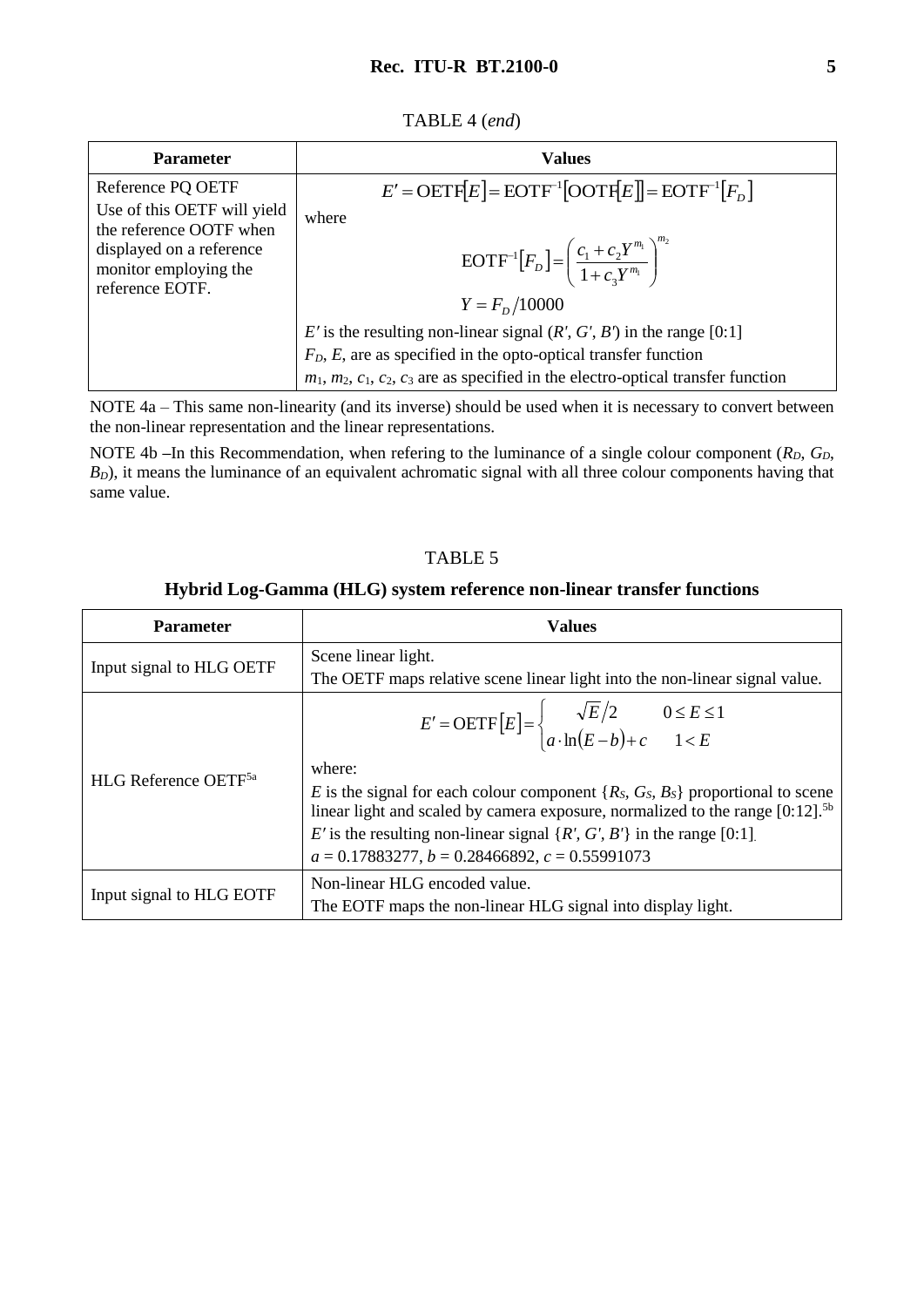TABLE 5 (*cont*.)

| Parameter                 | <b>Values</b>                                                                                                                                                |  |  |
|---------------------------|--------------------------------------------------------------------------------------------------------------------------------------------------------------|--|--|
|                           | $F_p = \text{OOTF}[E] = \text{OOTF}[\text{OETF}^{-1}[E']]$                                                                                                   |  |  |
|                           | Thus,                                                                                                                                                        |  |  |
|                           | $R_D = \alpha Y_S^{\gamma - 1} R_S + \beta$                                                                                                                  |  |  |
|                           | $G_D = \alpha Y_S^{\gamma - 1} G_S + \beta$                                                                                                                  |  |  |
|                           | $B_D = \alpha Y_S^{\gamma - 1} B_S + \beta$                                                                                                                  |  |  |
|                           | where:                                                                                                                                                       |  |  |
|                           | $R_S$ , $G_S$ , $B_S$ are the scene linear light signals, E, for each colour component                                                                       |  |  |
|                           | normalized in the range $[0:12]$ . <sup>5c</sup>                                                                                                             |  |  |
|                           | $E = \text{OETF}^{-1}[E'] = \begin{cases} 4E'^2 & 0 \le E' \le \frac{1}{2} \\ \exp((E' - c)/a) + b & \frac{1}{2} \le E' \end{cases}$                         |  |  |
|                           | $Y_s = 0.2627 R_s + 0.6780 G_s + 0.0593 B_s$                                                                                                                 |  |  |
|                           |                                                                                                                                                              |  |  |
| <b>HLG Reference EOTF</b> | $\alpha = (L_{W} - L_{B})/12^{\gamma}$                                                                                                                       |  |  |
|                           | $\beta = L_R$                                                                                                                                                |  |  |
|                           | and:                                                                                                                                                         |  |  |
|                           | $F_D$ is the luminance of a displayed linear component $\{R_D, G_D, \text{ or } B_D\}$ , in<br>$cd/m2$ .                                                     |  |  |
|                           | E' is the non-linear signal $\{R', G', B'\}$ as defined for the OETF.                                                                                        |  |  |
|                           | $R_D$ , $G_D$ , $B_D$ are the displayed light for each colour component <sup>5d</sup> , in cd/m <sup>2</sup> .                                               |  |  |
|                           | The values of parameters $a, b$ , and $c$ are as defined for the OETF.                                                                                       |  |  |
|                           | The OOTF is defined below                                                                                                                                    |  |  |
|                           | $\gamma = 1.2$ at the nominal display peak luminance of 1000 cd/m <sup>2</sup> . <sup>5e, 5f</sup>                                                           |  |  |
|                           | $L_W$ is nominal peak luminance of the display in cd/m <sup>2</sup> .                                                                                        |  |  |
|                           | $L_B$ is the display luminance for black in cd/m <sup>2</sup> .<br>The nominal signal range of E, $R_s$ , $G_s$ , $B_s$ , and $Y_s$ is [0:12]. <sup>5g</sup> |  |  |
|                           | The reference display shall not display values greater than $E' = 1.0$ . Such<br>values should be clipped to 1.0 prior to display. <sup>5h</sup>             |  |  |
| HLG Input signal to OOTF  | Scene linear light.                                                                                                                                          |  |  |
|                           | The OOTF maps relative scene linear light to display linear light.                                                                                           |  |  |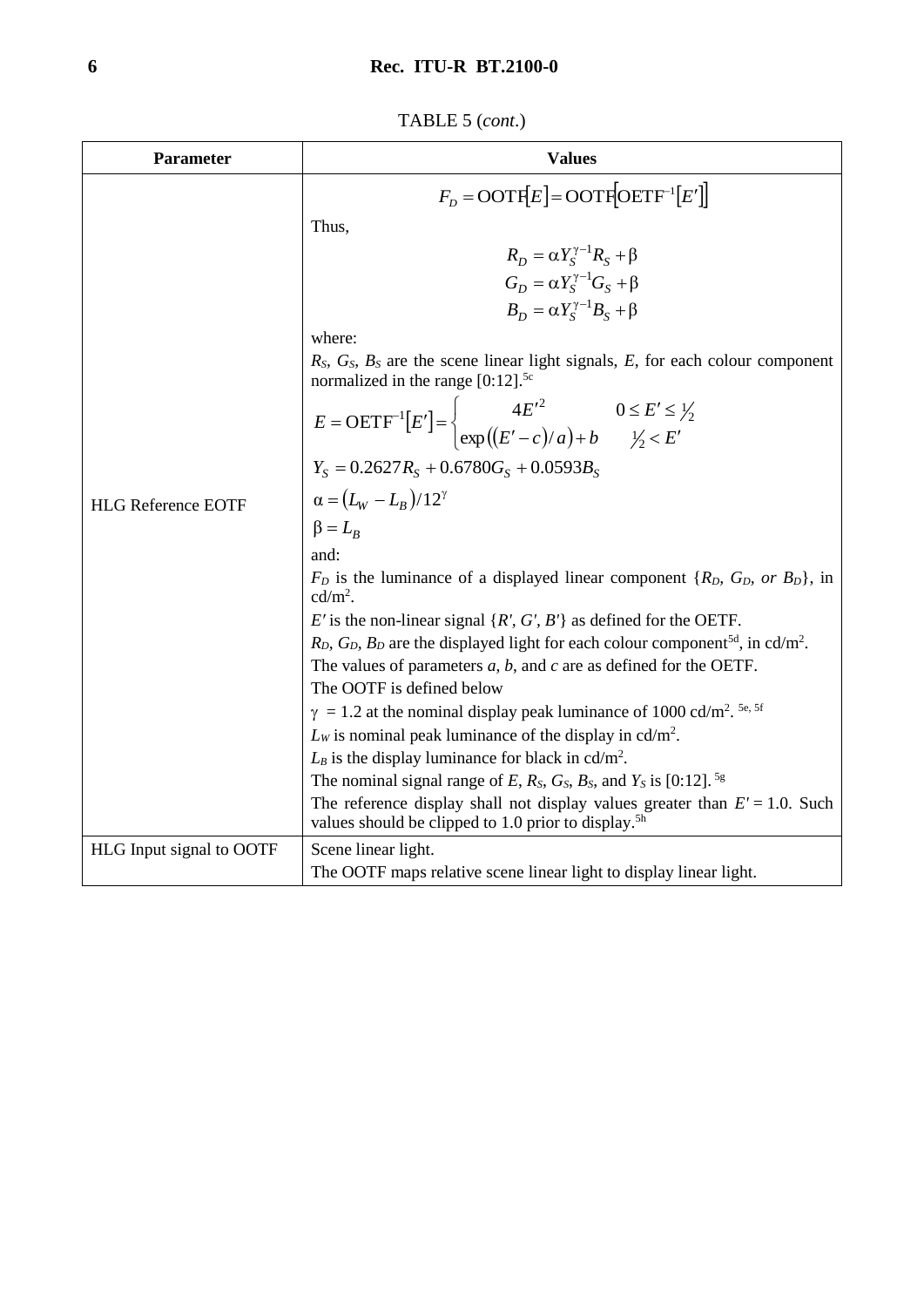TABLE 5 (*end*)

| <b>Parameter</b>          | <b>Values</b>                                                                                                                                                                                                                                                     |
|---------------------------|-------------------------------------------------------------------------------------------------------------------------------------------------------------------------------------------------------------------------------------------------------------------|
| <b>HLG Reference OOTF</b> | $F_D = \text{OOTF}[E] = \alpha Y_S^{\gamma - 1} E + \beta$<br>$R_D = \alpha Y_S^{\gamma - 1} R_S + \beta$<br>$G_D = \alpha Y_S^{\gamma - 1} G_S + \beta$<br>$B_D = \alpha Y_S^{\gamma - 1} B_S + \beta$<br>$Y_s = 0.2627 R_s + 0.6780 G_s + 0.0593 B_s$<br>where: |
|                           | $F_D$ is the luminance of a displayed linear component $\{R_D, G_D, \text{ or } B_D\}$ , in<br>$\text{cd/m}^2$ .                                                                                                                                                  |
|                           | E is the signal for each colour component $\{R_s, G_s, B_s\}$ proportional to scene<br>linear light and scaled by camera exposure, normalized to the range [0:12].                                                                                                |
|                           | $Y_s$ is the normalized linear scene luminance.                                                                                                                                                                                                                   |
|                           | $\alpha$ , $\beta$ , and $\gamma$ are as defined for the EOTF.                                                                                                                                                                                                    |

NOTE 5a **–** The inverse of this non-linearity should be used when it is necessary to convert between the nonlinear representation and the linear representation of scene light.

NOTE 5b – If *E* is normalized to the range [0:1] then the equivalent equation for the OETF is:

$$
E' = \text{OETF}\big[E\big] = \begin{cases} \sqrt{3E} & 0 \le E \le \frac{1}{2} \\ a \cdot \ln(E - b) + c & \frac{1}{2} \le E \end{cases}
$$

where *a* = 0.17883277, *b* = 0.02372241, *c* = 1.00429347

NOTE 5c – If *E* is normalized to the range [0:1] then the equivalent equation for the *E* is:

$$
E = \text{OETF}^{-1}[E'] = \begin{cases} E'^2/3 & 0 \le E' \le \frac{1}{2}\\ \exp\left(\frac{E' - c}{a}\right) + b & \frac{1}{2} < E' \end{cases}
$$

where *a*, *b* and *c* are as defined in Note 5b.

NOTE 5d **–** This EOTF applies gamma to the luminance component of the signal, whereas some legacy displays may apply gamma separately to colour components. Such legacy displays approximate this reference OOTF.

NOTE 5e – For displays with nominal peak luminance  $(L_W)$  greater than 1000 cd/m<sup>2</sup>, or where the effective nominal peak luminance is reduced through the use of a contrast control, the system gamma value should be adjusted according to the formula below, and may be rounded to three significant digits:

$$
\gamma = 1.2 + 0.42 \text{Log}_{10}(L_{\text{w}}/1000)
$$

NOTE 5f **–** The system gamma value may be decreased for brighter background and surround conditions.

NOTE 5g – When *E* is normalized to the range [0:1] then the equation for  $\alpha$  is:

$$
\alpha = (L_{W} - L_{B})
$$

NOTE 5h **–** During production, signal values are expected to exceed the range *E′* = [0.0 : 1.0]. This provides processing headroom and avoids signal degradation during cascaded processing. Such values of *E′*, below 0.0 or exceeding 1.0, should not be clipped during production and exchange. Values exceeding 1.0 should not be shown on reference displays. Values below 0.0 should not be clipped in reference displays (even though they represent "negative" light) to allow the black level of the signal  $(L_B)$  to be properly set using test signals known as "PLUGE" (see Recommendation ITU-R BT.814).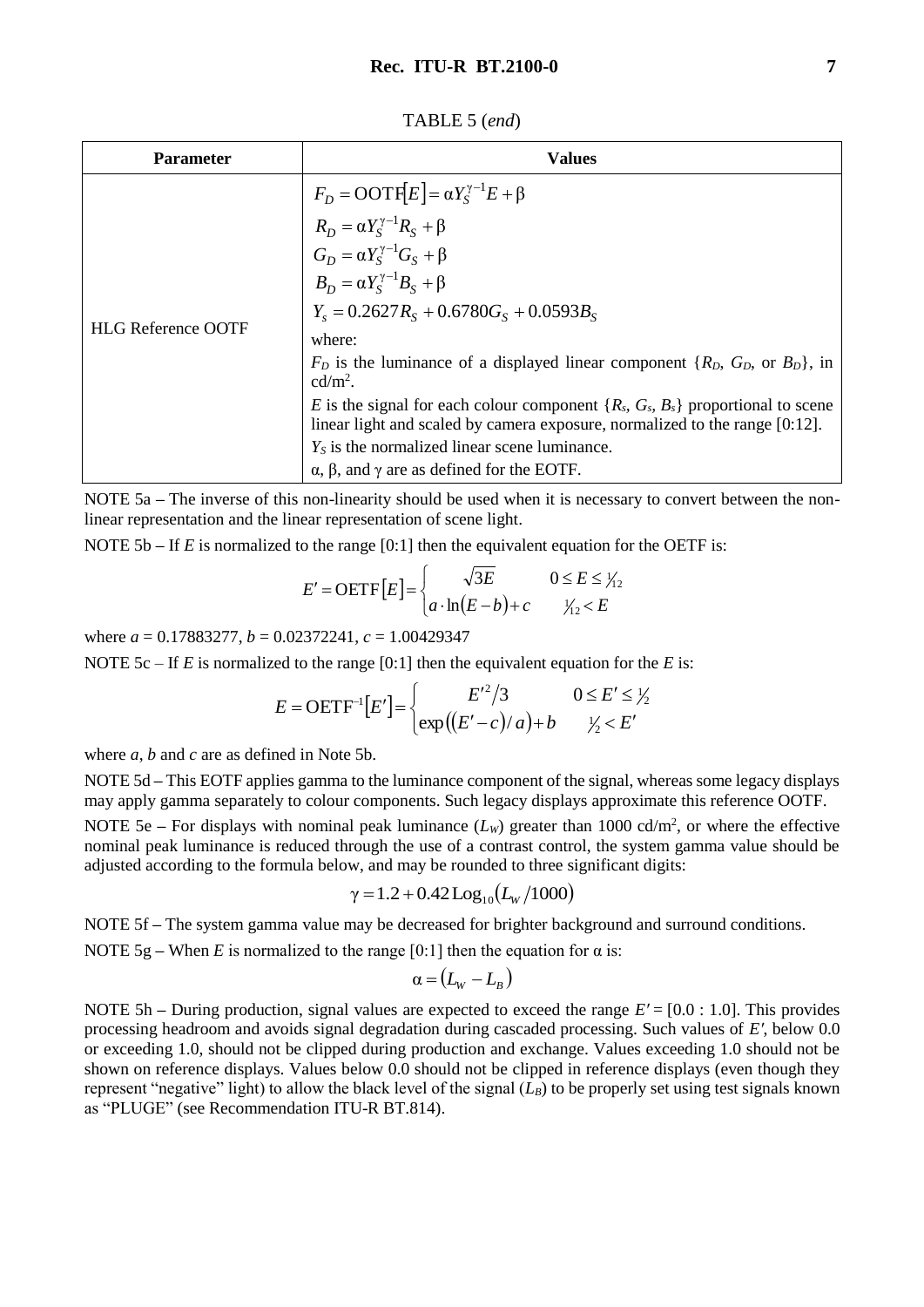Tables 6 and 7 describe different luminance and colour difference signal representations, suitable for colour sub-sampling, and/or source coding. The Non-Constant Luminance (NCL) format is in widespread use and is considered the default. The Constant Intensity (CI) format is newly introduced in this Recommendation and should not be used for programme exchange unless all parties agree.

### TABLE 6

### **Non-Constant Luminance** *Y'C'BC'<sup>R</sup>* **signal format6a**

| <b>Parameter</b>                           | <b>Values PQ</b>                                                 | <b>Values HLG</b>                 |
|--------------------------------------------|------------------------------------------------------------------|-----------------------------------|
| Derivation of $R'$ , $G'$ , $B'$           | ${R', G', B'} = EOTF^{-1}(F_D)$                                  | $\{R', G', B'\} = \text{OETF}(E)$ |
|                                            | where $F_D = \{R_D, G_D, B_D\}$                                  | where $E = \{R_S, G_S, B_S\}$     |
|                                            |                                                                  |                                   |
| Derivation of $Y'$                         | $Y' = 0.2627R' + 0.6780G' + 0.0593B'$                            |                                   |
| Derivation of colour difference<br>signals | $C'_B = \frac{B' - Y'}{1.8814}$<br>$C'_R = \frac{R'-Y'}{1.4746}$ |                                   |

NOTE 6a – For consistency with prior use of terms, *Y'*,  $C'_B$  and  $C'_R$  employ prime symbols indicating they have come from non-linear *Y*, *B* and *R*.

## TABLE 7

### **Constant Intensity**  $IC<sub>T</sub>C<sub>P</sub>$  **signal format<sup>7a, 7b</sup>**

| <b>Parameter</b>                | <b>Values PO</b>                         | <b>Values HLG</b>                        |
|---------------------------------|------------------------------------------|------------------------------------------|
| L, M, S Colour Space            | $L = (1688R + 2146G + 262B)/4096$        |                                          |
|                                 | $M = (683R + 2951G + 462B)/4096$         |                                          |
|                                 | $S = (99R + 309G + 3688B)/4096$          |                                          |
| Derivation of $L', M', S'^{c}$  | ${L', M', S'} = EOTF^{-1}(F_D)$          | ${L', M', S'} = OETF(E)$                 |
|                                 | where $F_D = \{L_D, M_D, S_D\}$          | where $E = \{L_S, M_S, S_S\}$            |
|                                 |                                          |                                          |
| Derivation of $I$               | $I = 0.5L' + 0.5M'$                      |                                          |
| Derivation of colour difference |                                          | $C_T = (6610L' - 13613M' + 7003S')/4096$ |
| signals                         | $C_p = (17933L' - 17390M' - 543S')/4096$ |                                          |

NOTE 7a – The newly introduced *I, C<sub>T</sub>* and  $C_P$  symbols do not employ the prime symbols to simplify the notation.

NOTE 7b –Colours should be constrained to be within the triangle defined by the RGB colour primaries in Table 2.

NOTE 7c **–** The subscripts *D* and *S* refer to display light and scene light, respectively.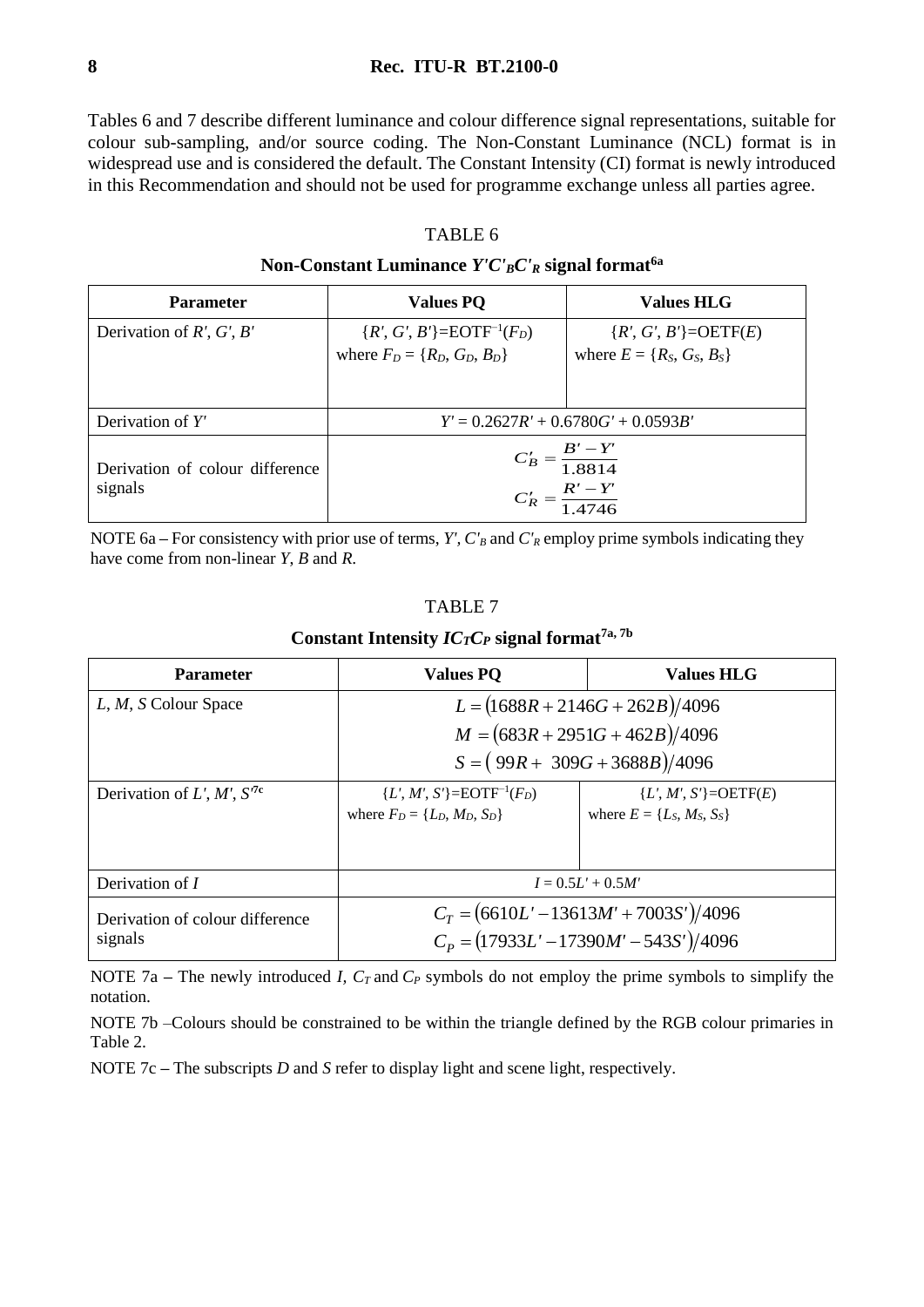# TABLE 8

### **Colour sub-sampling**

| <b>Parameters</b>                                            | <b>Values</b>                                                                                                                                                                                          |                                                                                                |                                                                                                                       |  |  |
|--------------------------------------------------------------|--------------------------------------------------------------------------------------------------------------------------------------------------------------------------------------------------------|------------------------------------------------------------------------------------------------|-----------------------------------------------------------------------------------------------------------------------|--|--|
| Coded signal                                                 | R', G', B' or Y', $C'_B$ , $C'_R$ , or I, $C_T$ , $C_P$                                                                                                                                                |                                                                                                |                                                                                                                       |  |  |
| Sampling lattice<br>$-R', G', B', Y', I$                     | Orthogonal, line and picture repetitive co-sited                                                                                                                                                       |                                                                                                |                                                                                                                       |  |  |
| Sampling lattice<br>$-C'_{B}$ , $C'_{R}$ , $C_{T}$ , $C_{P}$ | Orthogonal, line and picture repetitive co-sited with each other.<br>The first (top-left) sample is co-sited with the first $Y'$ or $I$ samples.<br>$4:2:2$ system<br>$4:4:4$ system<br>$4:2:0$ system |                                                                                                |                                                                                                                       |  |  |
|                                                              | Each has the same<br>number of horizontal<br>samples as the $Y'$ or $I$<br>component.                                                                                                                  | Horizontally<br>subsampled by a factor<br>of two with respect to<br>the $Y'$ or $I$ component. | Horizontally and<br>vertically subsampled<br>by a factor of two<br>with respect to the $Y'$<br>or <i>I</i> component. |  |  |

Table 9 describes two different signal representations, "narrow" and "full". The narrow range representation is in widespread use and is considered the default. The full range representation is newly introduced in this Recommendation and should not be used for programme exchange unless all parties agree.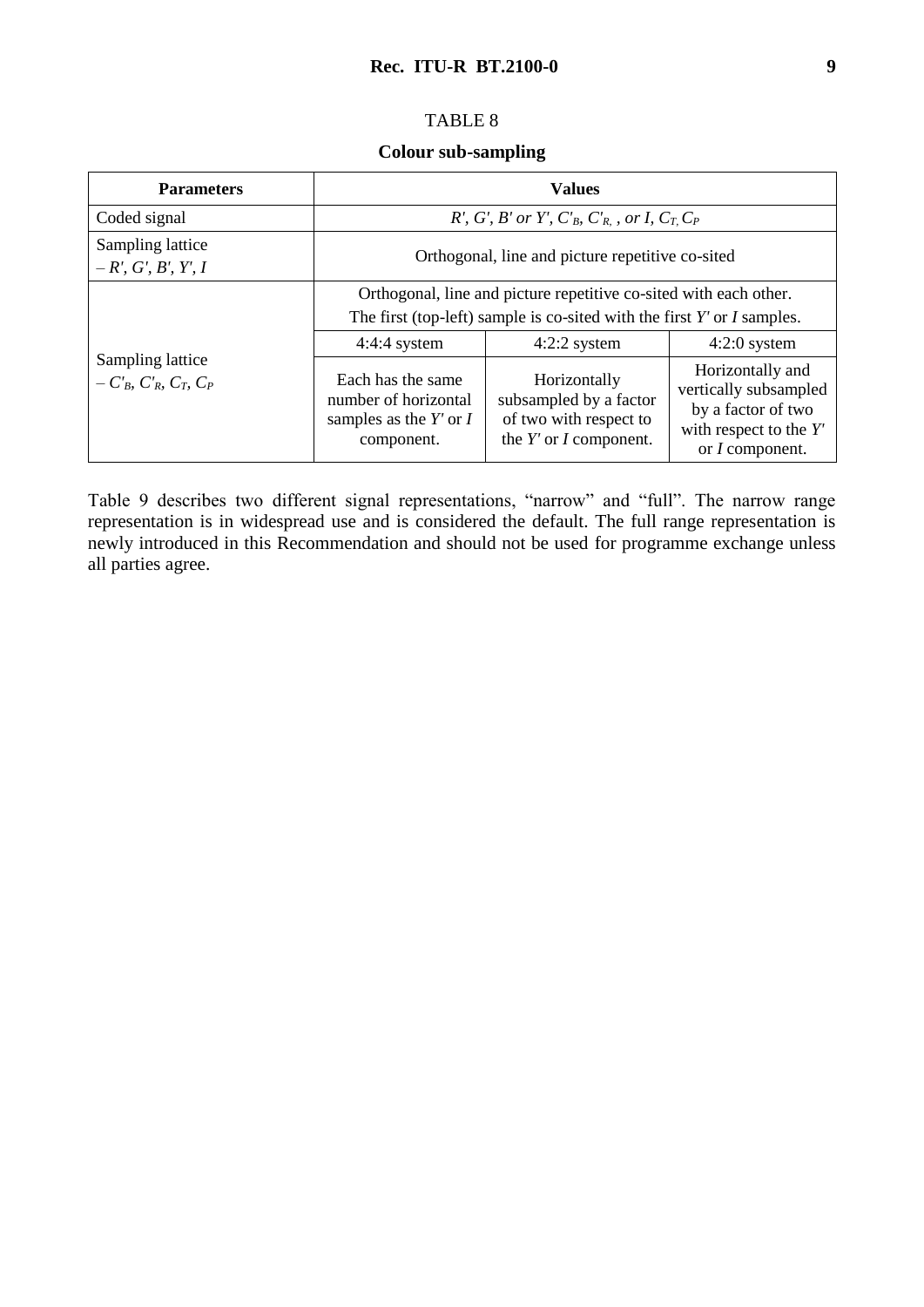### TABLE 9

### **Digital 10- and 12-bit integer representation**

| <b>Parameters</b>                                                                               | <b>Values</b>                                           |                    |                                   |                   |  |
|-------------------------------------------------------------------------------------------------|---------------------------------------------------------|--------------------|-----------------------------------|-------------------|--|
| Coded signal                                                                                    | R', G', B' or Y', $C'_B$ , $C'_R$ , or I, $C_T$ , $C_P$ |                    |                                   |                   |  |
| Coding format                                                                                   | $n = 10$ , 12 per component                             |                    |                                   |                   |  |
| Quantization of $R'$ , $G'$ , $B'$ , $Y'$ , $I$                                                 | Narrow range                                            |                    | Full range                        |                   |  |
|                                                                                                 | $D = INT [(219 \times E' + 16) \times 2^{n-8}]$         |                    | $D = INT [E' \times 2^n]^{9a}$    |                   |  |
| Quantization of $C_B$ , $C_R$ , $C_T$ , $C_P$                                                   | $D = INT [(224 \times E' + 128) \times 2^{n-8}]$        |                    | $D = INT [(E' + 0.5) \times 2^n]$ |                   |  |
| <b>Quantization levels</b>                                                                      | 10-bit coding                                           | 12-bit coding      | 10-bit coding                     | 12-bit coding     |  |
| <b>Black</b><br>$(R' = G' = B' = Y' = I = 0)$<br>DR', DG', DB', DY', DI                         | 64                                                      | 256                | $\overline{0}$                    | $\theta$          |  |
| Achromatic<br>$(C'_B = C'_R = 0)$<br>$DC'_{B}$ , $DC'_{R}$ , $DC_{T}$ , $DC_{P}$                | 512                                                     | 2048               | 512                               | 2048              |  |
| <b>Nominal Peak</b><br>$(R' = G' = B' = Y' = I = 1)$<br>DR', DG', DB', DY', DI                  | 940                                                     | 3760               | 1023                              | 4092              |  |
| <b>Nominal Peak</b><br>$(C'_B = C'_R = \pm 0.5)$<br>$DC'_{B}$ , $DC'_{R}$ , $DC_{T}$ , $DC_{P}$ | 960                                                     | 3840               | 1023                              | 4092              |  |
| Video data <sup>9a, 9b, 9c</sup>                                                                | 4 through<br>1019                                       | 16 through<br>4079 | 0 through<br>1023                 | 0 through<br>4092 |  |

NOTE 9a **–** 10-bit values of *E* > 1023/1024 cannot be represented. For consistency, 12-bit values are thus clipped to the value 4092/4096.

NOTE 9b – Signals may extend below black (sub-blacks) and exceed the nominal peak values (super-whites), but shall not exceed the video data range.

NOTE 9c – Narrow range values outside of the video data range are used for timing signals on some interfaces, and thus should not be used. Full range signals may be clipped to the narrow video data range when conveyed over such interfaces.

Table 10 introduces a 16-bit floating point signal representation. Currently, real-time interfaces do not exist for this format. It is expected that this format would initially see usage in file-based workflows and programme exchange.

# TABLE 10

### **Floating Point (FP) signal representation**

| <b>Parameter</b>      | <b>Values</b>                                                                                |  |
|-----------------------|----------------------------------------------------------------------------------------------|--|
| Signal representation | Linear $R, G, B$ .                                                                           |  |
| Signal encoding       | 16-bit floating point per IEEE standard 754-2008.                                            |  |
| Normalization for PQ  | A value of 1.0 for each of R, G, B yields 1.0 cd/m <sup>2</sup><br>on the reference display. |  |
| Normalization for HLG | A value of 1.0 represents nominal peak white of the signal.                                  |  |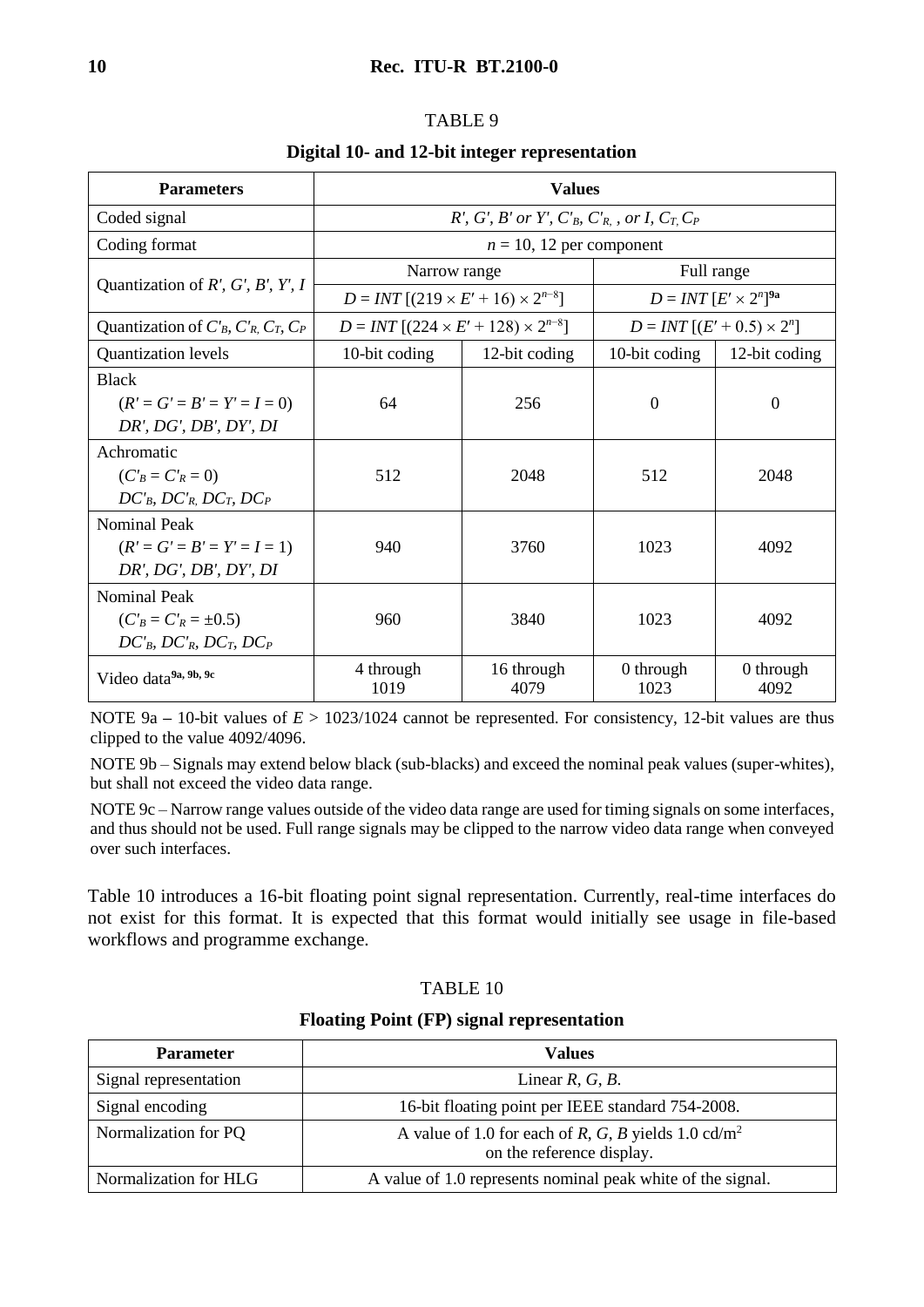# **Annex 1 (Informative)**

# **The relationship between the OETF, the EOTF and the OOTF**

This Recommendation makes extensive use of the following terms:

- **OETF**: the opto-electronic transfer function, which converts linear scene light into the video signal, typically within a camera.
- **EOTF**: electro-optical transfer function, which converts the video signal into the linear light output of the display.

**OOTF**: opto-optical transfer function, which has the role of applying the "rendering intent".

These functions are related, so only two of the three are independent. Given any two of them the third one may be calculated. This section explains how they arise in television systems and how they are related.

In television systems the displayed light is not linearly related to the light captured by the camera. Instead an overall non-linearity is applied, the OOTF. The "reference" OOTF compensates for difference in tonal perception between the environment of the camera and that of the display. Specification and use of a "reference OOTF" allows consistent end-to-end image reproduction, which is important in TV production.



Artistic adjustment may be made to enhance the picture. These alter the OOTF, which may then be called the "artistic OOTF". Artistic adjustment may be applied either before or after the reference OOTF.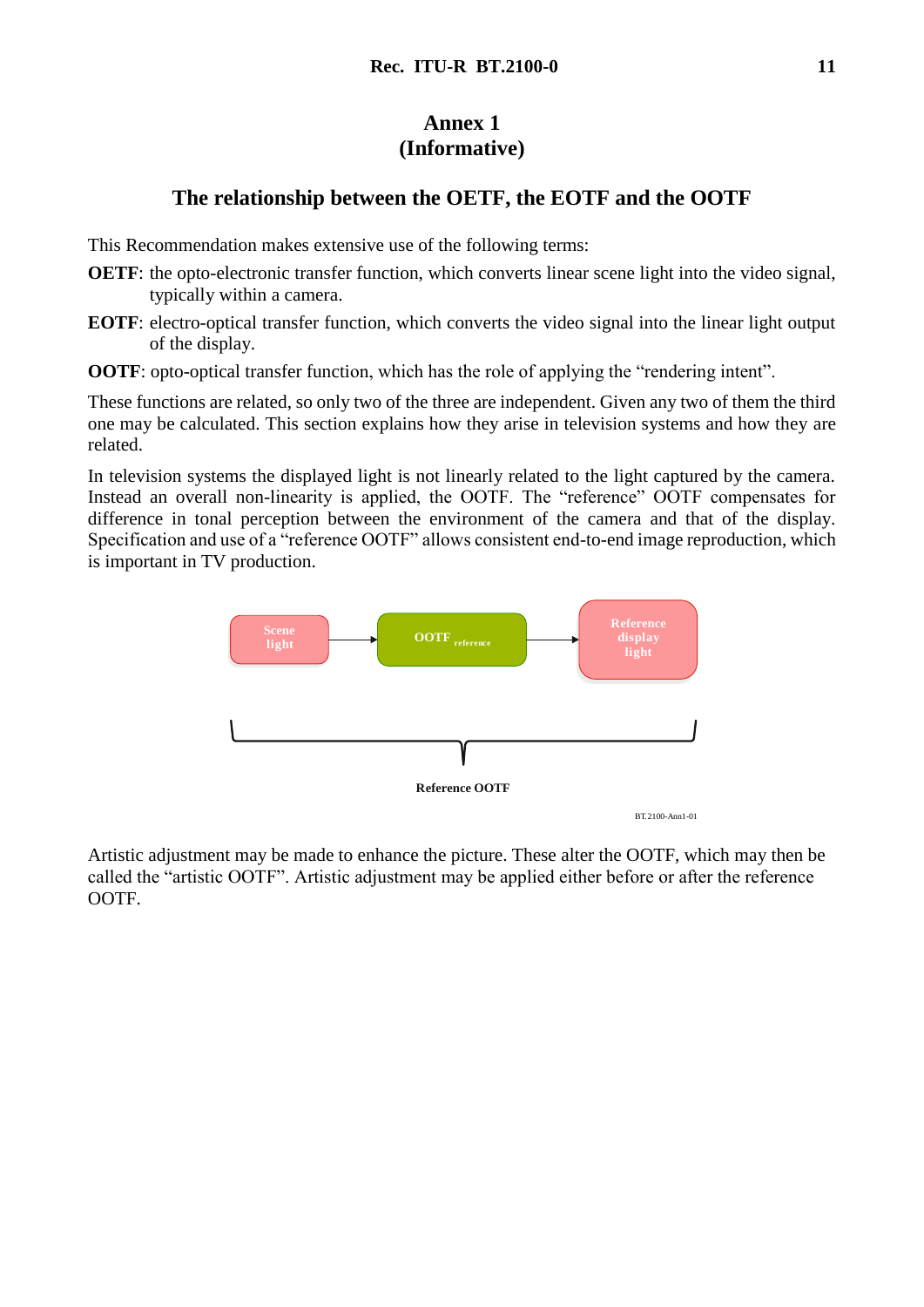

In general the OOTF is a concatenation of the OETF, artistic adjustments, and the EOTF.



The PQ system was designed with the model shown below, where the OOTF is considered to be in the camera (or imposed in the production process).



The HLG system was designed with the model shown below, where the OOTF is considered to be in the display.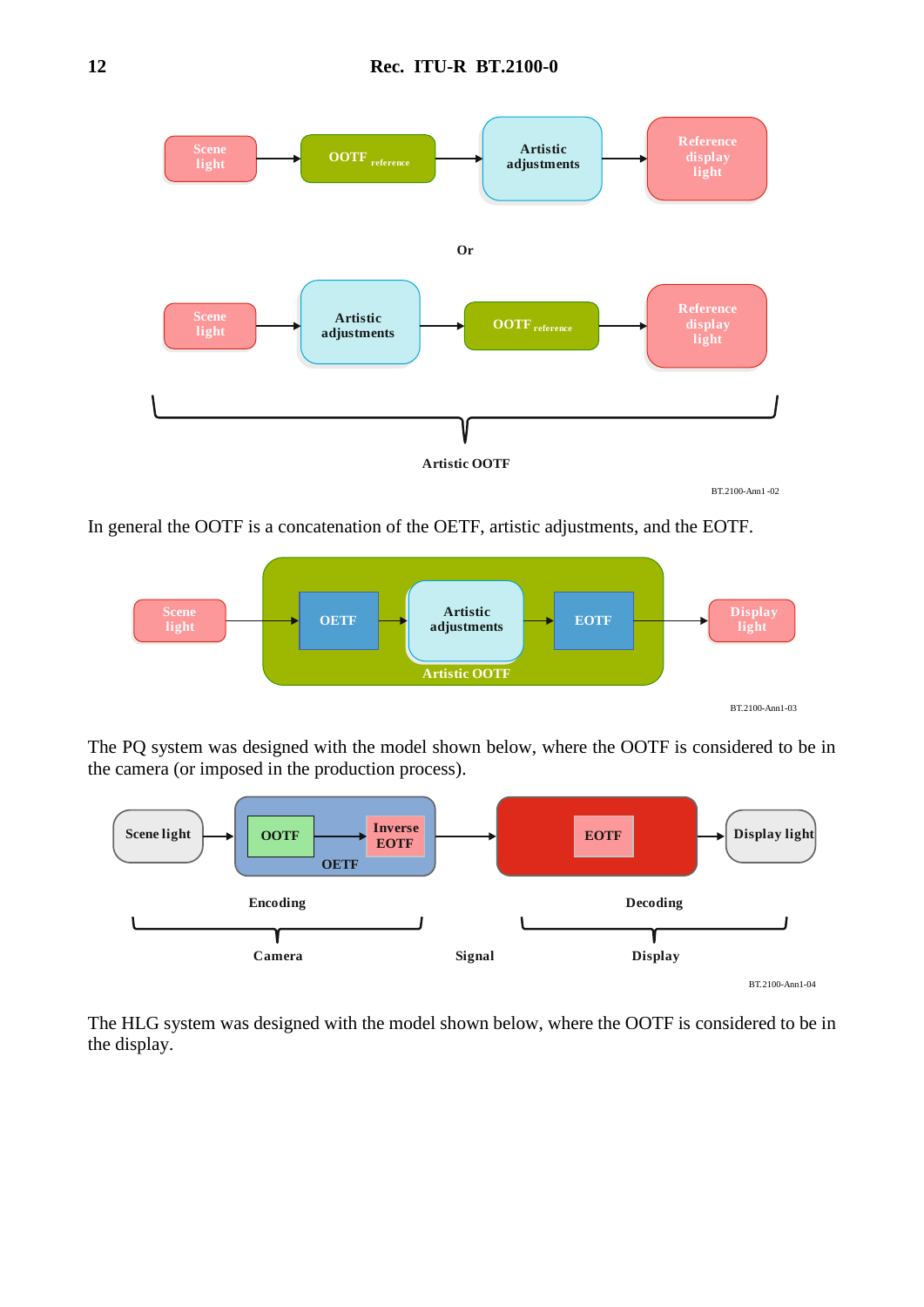

Only two of three non-linearities, the OETF, the EOTF, and the OOTF, are independent. In functional notation (where subscripts indicate the colour component):

> $OOTF_R(R, G, B) = EOTF_R(OETF_R(R, G, B))$  $OOTF_G(R, G, B) = EOTF_G(OETF_G(R, G, B))$  $OOTF_B(R, G, B) = EOTF_B(OETF_B(R, G, B))$

This is clearer if the concatenation is represented by the symbol  $\otimes$ . With this notation, the following three relationships between these three non-linearities are obtained:

> $OETF^{-1} = EOTF \otimes OOTF^{-1}$  $EOTF^{-1} = OOTF^{-1} \otimes OETF$  $OOTF^{-1} = EOTF^{-1} \otimes OETF^{-1}$  $OETF = OOTF \otimes EOTF^{-1}$  $EOTF = OETF^{-1} \otimes OOTF$ OOTF=OETF<sup>®</sup>EOTF

The PQ approach is defined by its EOTF. For PQ, the OETF may be derived from the OOTF using the third line of the equations above. In a complementary fashion the HLG approach is defined by its OETF. For HLG, the EOTF may be derived from the OOTF using the second line of the equations above.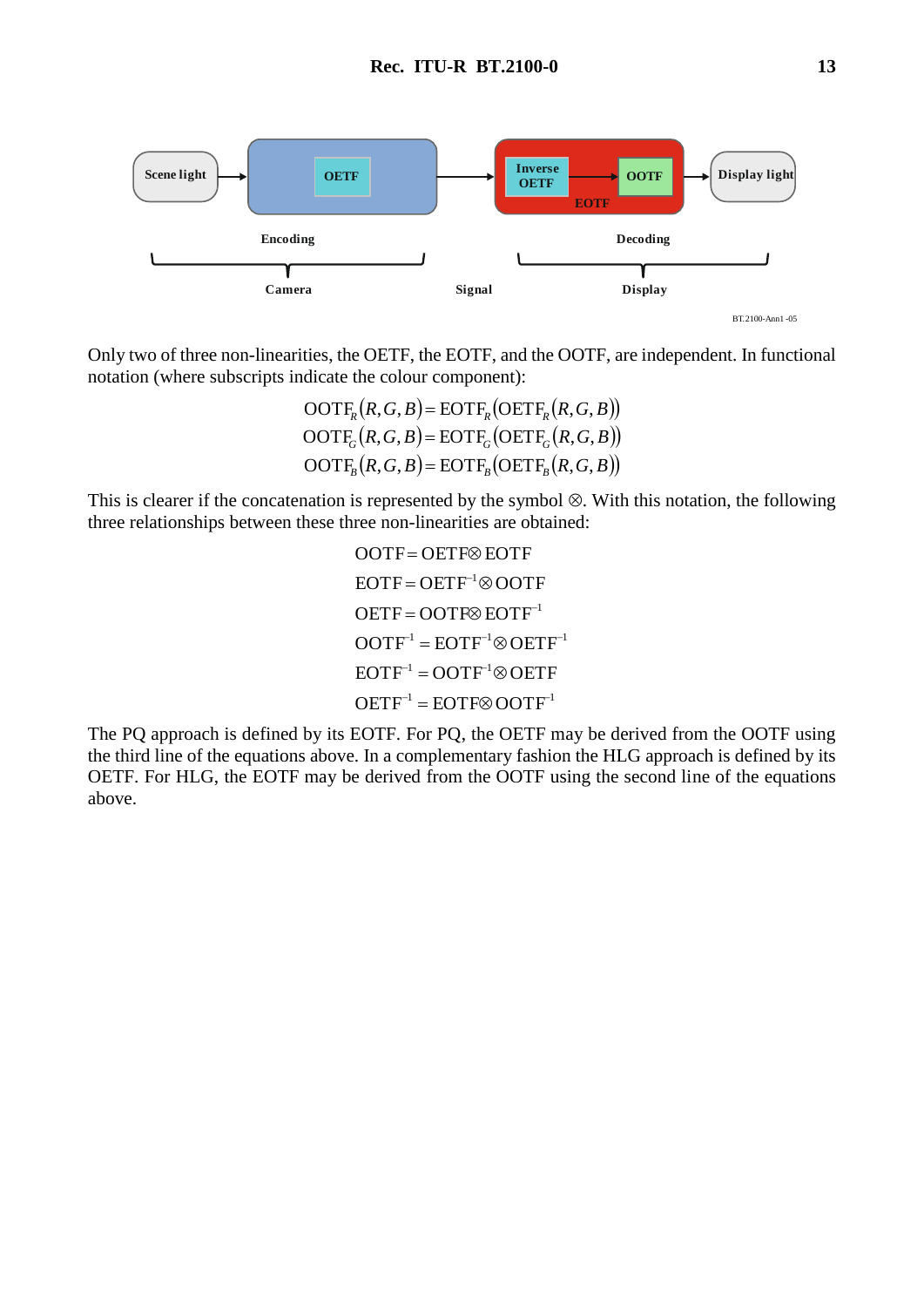# **Annex 2 (Informative)**

# **Conversion between HLG and PQ signals**

The following diagram illustrates conversion from the PQ signal to the HLG signal. The signal processing is that the PQ signal is decoded by the PQ EOTF to yield a signal that represents linear display light. This signal is then encoded by the HLG inverse EOTF to produce an equivalent HLG signal. When this HLG signal is subsequently decoded by the HLG EOTF in the display, the result will be the same display light that would be produced by decoding the original PO signal with the PO EOTF. The HLG inverse EOTF is the HLG inverse OOTF followed by the HLG OETF. For the HLG inverse OOTF, black level should be zero, and the gamma parameter is determined by the peak level of the PQ signal.



The following diagram illustrates conversion from the HLG signal to the PQ signal. The signal processing is that the HLG signal is decoded by the HLG EOTF to yield a signal that represents linear display light. This signal is then encoded by the PQ inverse EOTF to produce an equivalent PQ signal. When this PQ signal is subsequently decoded by the PQ EOTF in the display, the result will be the same display light that would be produced by decoding the original HLG signal with the HLG EOTF. For the HLG EOTF, black level should be zero, and the gamma may be set to the value specified in Table 5 (presuming peak luminance of  $1\ 000\ \text{cd/m}^2$ ).